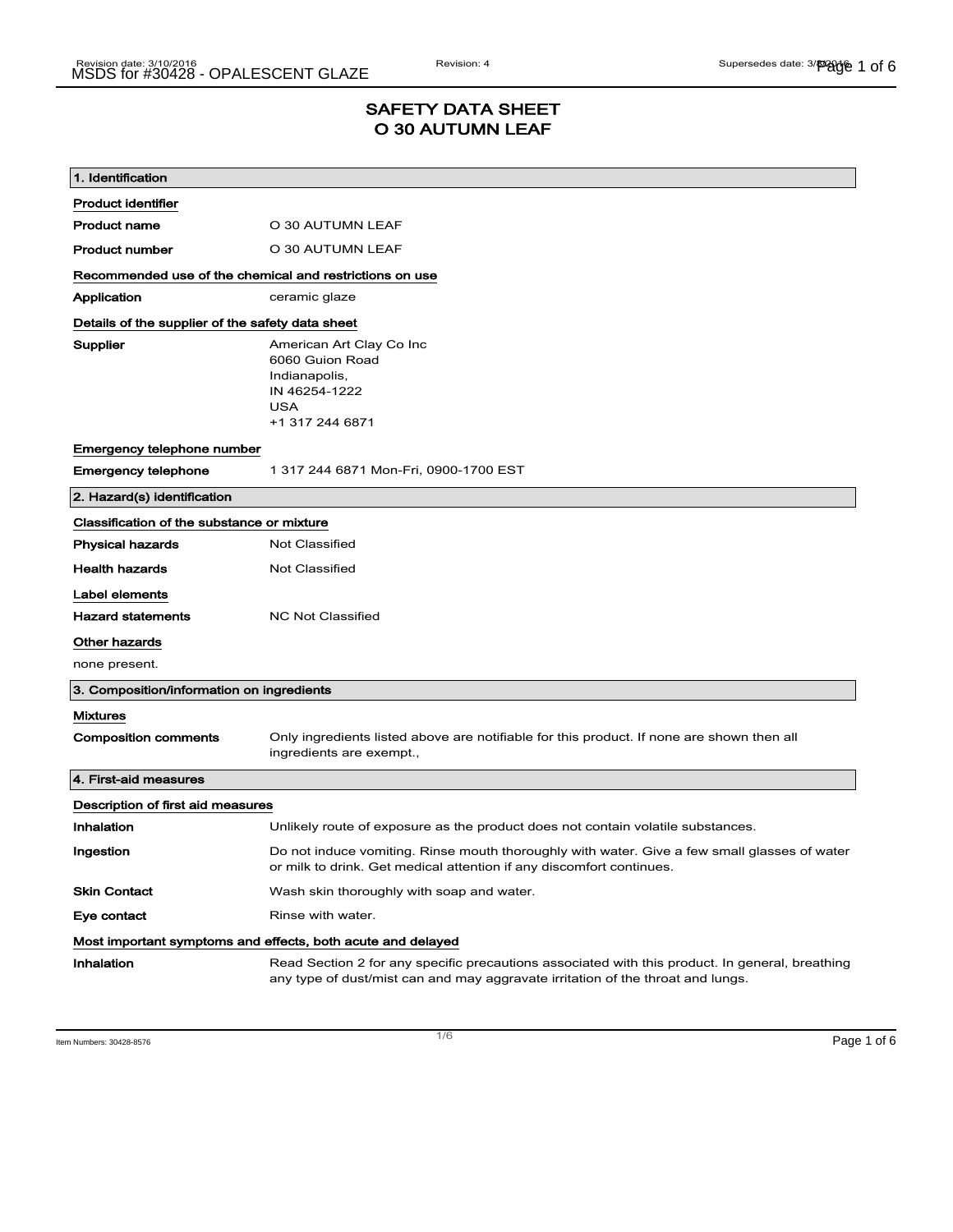# Ingestion **Read Section 2 for any specific precautions associated with the use of this product. Products** with specific warnings about ingestion will give guidance there. Skin contact **Read Section 2 for any specific precautions associated with the use of this product. In general** most ceramic glazes, clays and special products will tend to have a drying effect on the skin and may cause some sensitivity to users with sensitive skin. Eye contact **Read Section 2 for any specific precautions associated with the use of this product. In general** most ceramic and special products contain materials that maybe abrasive to eyes. Keeping materials from contacting the eyes is prudent. If contact does occur, flush with clean water, do not rub. Indication of immediate medical attention and special treatment needed Notes for the doctor Treat symptomatically. 5.Fire-fighting measures Extinguishing media Suitable extinguishing media Use fire-extinguishing media suitable for the surrounding fire. Special hazards arising from the substance or mixture Specific hazards The product is not believed to present a hazard due to its physical nature. Advice for firefighters Special protective equipment Use protective equipment appropriate for surrounding materials. for firefighters 6. Accidental release measures Personal precautions, protective equipment and emergency procedures Personal precautions For personal protection, see Section 8. Environmental precautions Environmental precautions Please read Section 2 completely. If any environmental warnings such as; H411 or H412 are listed in Section 2, please use appropriate procedures when disposing of product and container. Do not put materials into waterways or sewers. Methods and material for containment and cleaning up Methods for cleaning up Collect spillage for reclamation or absorb in vermiculite, dry sand or similar material. Reference to other sections For waste disposal, see Section 13. For personal protection, see Section 8. 7. Handling and storage Precautions for safe handling Usage precautions **Read label before use. Do not eat, drink or smoke when using this product. Good personal** hygiene procedures should be implemented. Wash hands and any other contaminated areas of the body with soap and water before leaving the work site. Conditions for safe storage, including any incompatibilities Storage precautions Store in tightly-closed, original container in a dry and cool place. Specific end uses(s) Specific end use(s) The identified uses for this product are detailed in Section 1.2. 8. Exposure Controls/personal protection

 $\overline{\phantom{a}}$ ltem Numbers: 30428-8576  $\overline{\phantom{a}}$   $\overline{\phantom{a}}$   $\overline{\phantom{a}}$   $\overline{\phantom{a}}$   $\overline{\phantom{a}}$   $\overline{\phantom{a}}$   $\overline{\phantom{a}}$   $\overline{\phantom{a}}$   $\overline{\phantom{a}}$   $\overline{\phantom{a}}$   $\overline{\phantom{a}}$   $\overline{\phantom{a}}$   $\overline{\phantom{a}}$   $\overline{\phantom{a}}$   $\overline{\phantom{a}}$   $\overline{\$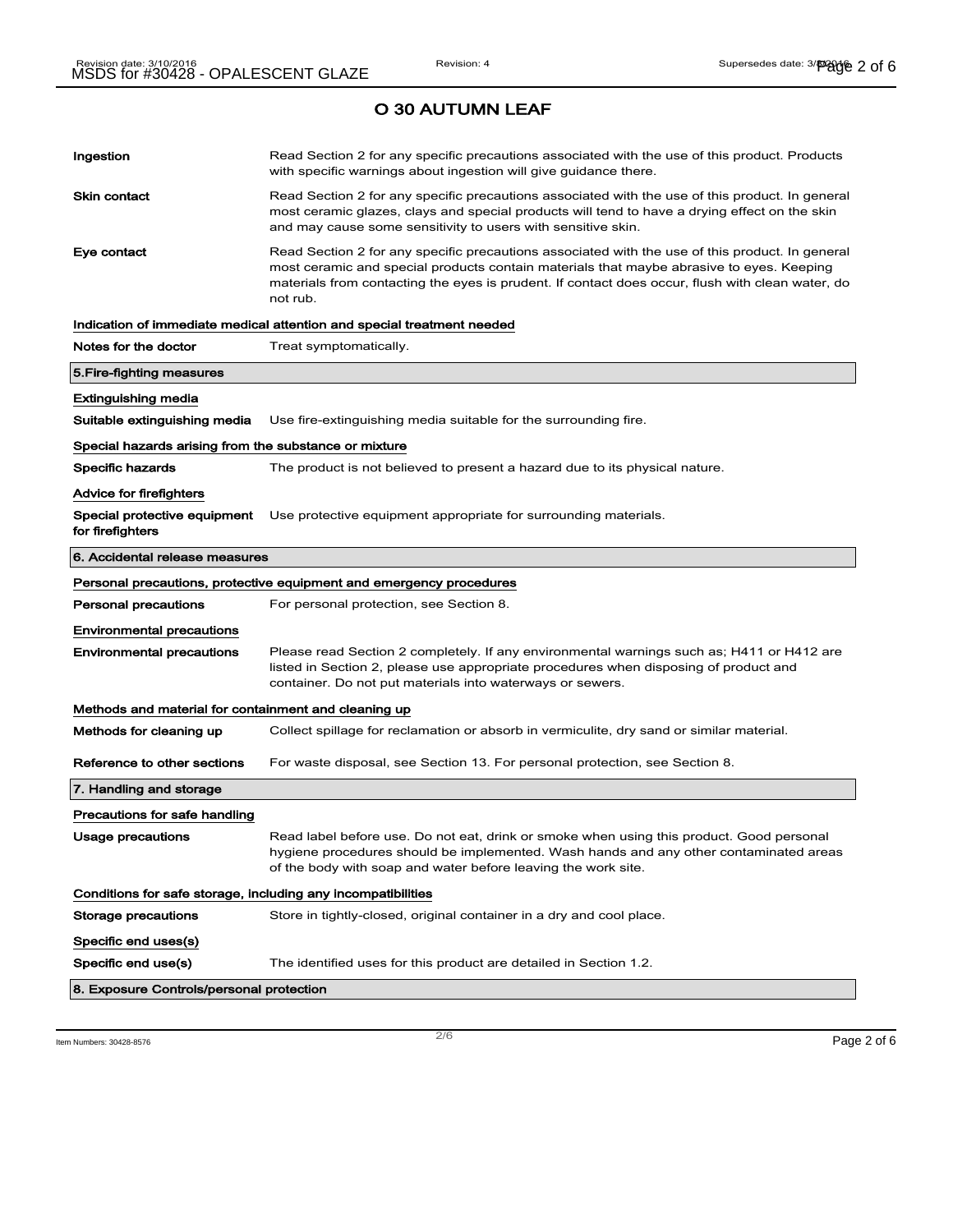| Ingredient comments                 | Only ingredients listed n Section 3 are notifiable for this product. If none are shown then all<br>ingredients are exempt.                                                                                           |
|-------------------------------------|----------------------------------------------------------------------------------------------------------------------------------------------------------------------------------------------------------------------|
| <b>Exposure controls</b>            |                                                                                                                                                                                                                      |
| Appropriate engineering<br>controls | No specific ventilations requirements unless the "FAN" pictogram is shown above or specified<br>in Section 2.                                                                                                        |
| Eye/face protection                 | No specific eye protection required unless the "EYE PROTECTION" pictogram is shown<br>above or specified in Section 2.                                                                                               |
| <b>Hand protection</b>              | No specific hand protection required unless the "HAND PROTECTION" pictogram is shown<br>above or specified in Section 2.                                                                                             |
| Hygiene measures                    | Using good personal hygiene practices is always appropriate. Keeping a clean work space,<br>cleaning up properly when done, and not eating, drinking or smoking when using this product.                             |
| <b>Respiratory protection</b>       | No specific respiratory protection required unless the "RESPIRATOR" pictogram is shown<br>above or specified in Section 2. Using the appropriate certified protection for the operation is<br>important if required. |

#### 9. Physical and Chemical Properties

## Information on basic physical and chemical properties

| Appearance                                      | Colored liquid.           |
|-------------------------------------------------|---------------------------|
| Color                                           | Various colors.           |
| Odor                                            | Almost odorless.          |
| Odor threshold                                  | No information available. |
| рH                                              | $6 - 8$                   |
| <b>Melting point</b>                            | No information available. |
| Initial boiling point and range                 | No information available. |
| <b>Flash point</b>                              | No information available. |
| <b>Evaporation rate</b>                         | No information available. |
| Flammability (solid, gas)                       | No information available. |
| Upper/lower flammability or<br>explosive limits | No information available. |
| <b>Vapour pressure</b>                          | No information available. |
| <b>Relative density</b>                         | Greater than 1.0          |
| Solubility(ies)                                 | Not applicable.           |
| <b>Partition coefficient</b>                    | No information available. |
| <b>Auto-ignition temperature</b>                | Not applicable.           |
| <b>Decomposition Temperature</b>                | No information available. |
| <b>Viscosity</b>                                | No information available. |
| <b>Explosive properties</b>                     | none                      |
| <b>Oxidising properties</b>                     | none                      |
| Other information                               | Not applicable.           |

Item Numbers: 30428-8576  $\blacksquare$  Page 3 of 6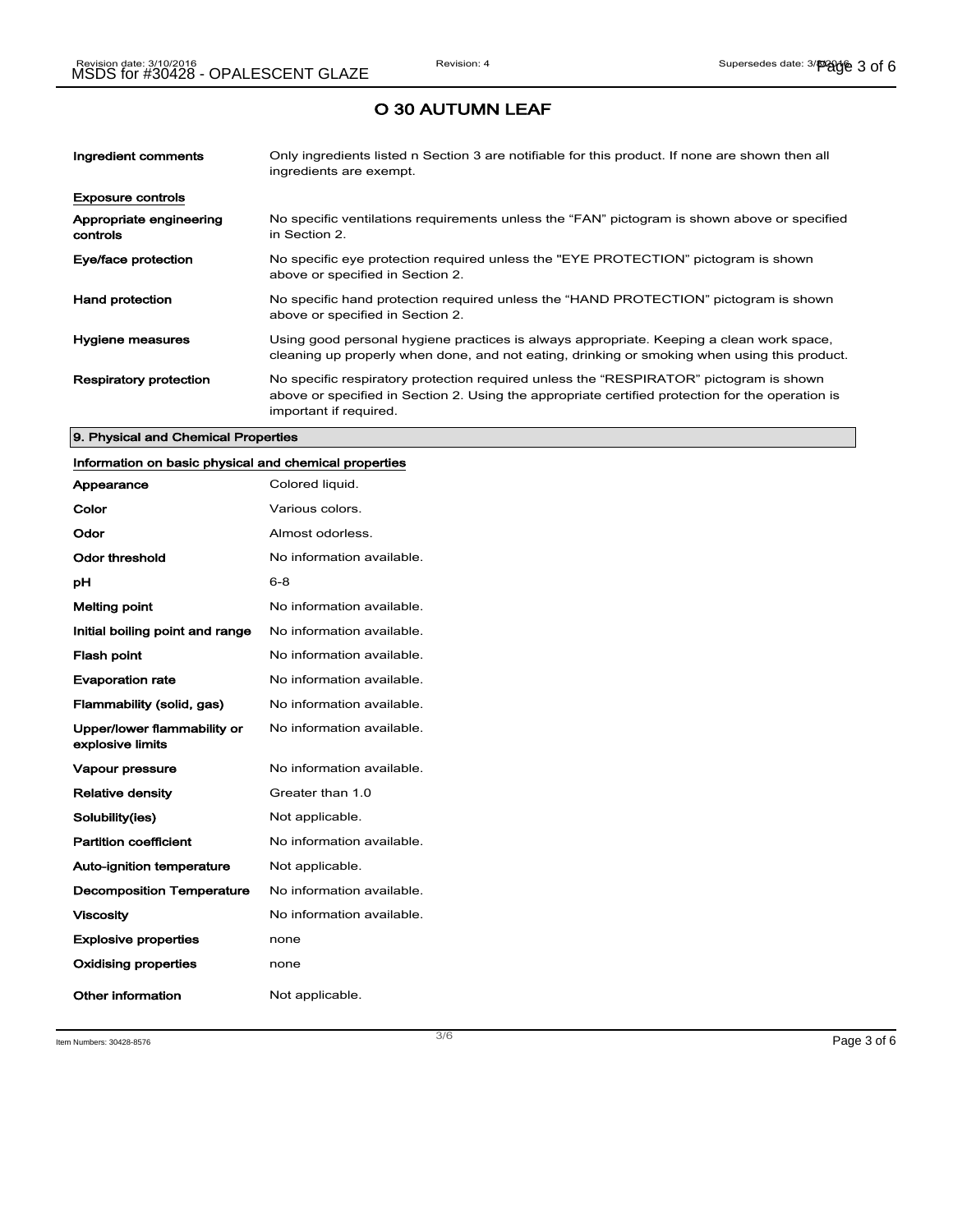| 10. Stability and reactivity              |                                                                                                                                                                                                                                                |  |
|-------------------------------------------|------------------------------------------------------------------------------------------------------------------------------------------------------------------------------------------------------------------------------------------------|--|
| Reactivity                                | There are no known reactivity hazards associated with this product.                                                                                                                                                                            |  |
| <b>Stability</b>                          | No particular stability concerns.                                                                                                                                                                                                              |  |
| Possibility of hazardous<br>reactions     | None known.                                                                                                                                                                                                                                    |  |
| Conditions to avoid                       | None known.                                                                                                                                                                                                                                    |  |
| <b>Materials to avoid</b>                 | None known.                                                                                                                                                                                                                                    |  |
| Hazardous decomposition<br>products       | None known.                                                                                                                                                                                                                                    |  |
| 11. Toxicological information             |                                                                                                                                                                                                                                                |  |
| Information on toxicological effects      |                                                                                                                                                                                                                                                |  |
| <b>Toxicological effects</b>              | Please read Section 2 thoroughly to understand the toxicological risks, (if any) and<br>precautions for safe use (if any).                                                                                                                     |  |
| Skin corrosion/irritation                 |                                                                                                                                                                                                                                                |  |
| <b>Skin sensitization</b>                 |                                                                                                                                                                                                                                                |  |
| <b>Skin sensitisation</b>                 | Based on available data the classification criteria are not met.                                                                                                                                                                               |  |
| Eye contact                               | May cause temporary eye irritation.                                                                                                                                                                                                            |  |
| 12. Ecological Information                |                                                                                                                                                                                                                                                |  |
| Ecotoxicity                               | Please read Section 2 completely. If any environmental warnings such as; H411 or H412 are<br>listed in Section 2, please use appropriate procedures when disposing of product and<br>container. Do not put materials into waterways or sewers. |  |
| Toxicity                                  |                                                                                                                                                                                                                                                |  |
| Toxicity                                  | Please read Section 2 completely. If any environmental warnings such as; H411 or H412 are<br>listed in Section 2, please use appropriate procedures when disposing of product and<br>container. Do not put materials into waterways or sewers. |  |
| Persistence and degradability             |                                                                                                                                                                                                                                                |  |
| Persistence and degradability             | No data available.                                                                                                                                                                                                                             |  |
| <b>Biodegradation</b>                     | Not inherently biodegradable.                                                                                                                                                                                                                  |  |
| <b>Bioaccumulative potential</b>          |                                                                                                                                                                                                                                                |  |
| <b>Partition coefficient</b>              | No information available.                                                                                                                                                                                                                      |  |
| Mobility in soil                          |                                                                                                                                                                                                                                                |  |
| <b>Mobility</b>                           | Semi-mobile.                                                                                                                                                                                                                                   |  |
| <b>Results of PBT and vPvB assessment</b> |                                                                                                                                                                                                                                                |  |
| Results of PBT and vPvB<br>assessment     | This product does not contain any substances classified as PBT or vPvB.                                                                                                                                                                        |  |
| Other adverse effects                     |                                                                                                                                                                                                                                                |  |

Item Numbers: 30428-8576 **Page 4 of 6**  $\overline{a}$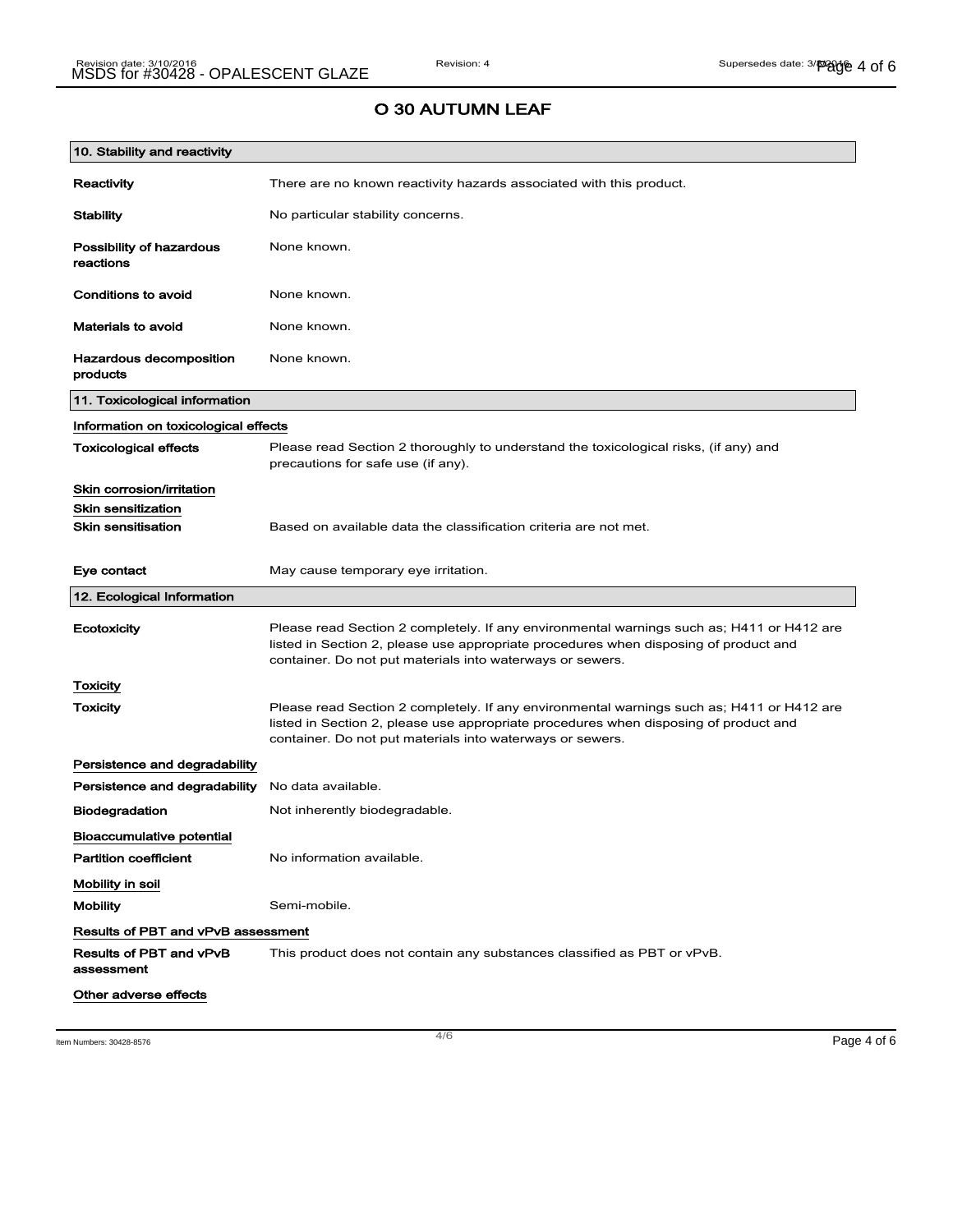### O 30 AUTUMN LEAF

| Other adverse effects                                                                                                                                                                                                                             | None known.                                                                                                                                                                                  |  |
|---------------------------------------------------------------------------------------------------------------------------------------------------------------------------------------------------------------------------------------------------|----------------------------------------------------------------------------------------------------------------------------------------------------------------------------------------------|--|
| 13. Disposal considerations                                                                                                                                                                                                                       |                                                                                                                                                                                              |  |
| Waste treatment methods                                                                                                                                                                                                                           |                                                                                                                                                                                              |  |
| <b>General information</b>                                                                                                                                                                                                                        | Dispose of waste product or used containers in accordance with local regulations When<br>handling waste, the safety precautions applying to handling of the product should be<br>considered. |  |
| 14. Transport information                                                                                                                                                                                                                         |                                                                                                                                                                                              |  |
| General                                                                                                                                                                                                                                           | The product is not covered by international regulations on the transport of dangerous goods<br>(IMDG, IATA, DoT).                                                                            |  |
| UN Number                                                                                                                                                                                                                                         |                                                                                                                                                                                              |  |
| Not applicable.                                                                                                                                                                                                                                   |                                                                                                                                                                                              |  |
| UN proper shipping name                                                                                                                                                                                                                           |                                                                                                                                                                                              |  |
| Not applicable.                                                                                                                                                                                                                                   |                                                                                                                                                                                              |  |
| Transport hazard class(es)                                                                                                                                                                                                                        |                                                                                                                                                                                              |  |
| No transport warning sign required.                                                                                                                                                                                                               |                                                                                                                                                                                              |  |
| Packing group                                                                                                                                                                                                                                     |                                                                                                                                                                                              |  |
| Not applicable.                                                                                                                                                                                                                                   |                                                                                                                                                                                              |  |
| <b>Environmental hazards</b>                                                                                                                                                                                                                      |                                                                                                                                                                                              |  |
| <b>Environmentally Hazardous Substance</b><br>Please refer to Section 2 for any environmental hazards associated with this product. If H411/H412 warnings are shown then<br>please verify packaging and labeling requirements for larger volumes. |                                                                                                                                                                                              |  |
| Special precautions for user                                                                                                                                                                                                                      |                                                                                                                                                                                              |  |
| Not applicable.                                                                                                                                                                                                                                   |                                                                                                                                                                                              |  |
| <b>Transport in bulk according to</b> Not applicable.<br>Annex II of MARPOL 73/78<br>and the IBC Code                                                                                                                                             |                                                                                                                                                                                              |  |
| 15. Regulatory information                                                                                                                                                                                                                        |                                                                                                                                                                                              |  |
| <b>US State Regulations</b><br>California Proposition 65 Carcinogens and Reproductive Toxins<br>None of the ingredients are listed or exempt.<br>Inventories<br>Canada - DSL/NDSL<br>All the ingredients are listed or exempt.                    |                                                                                                                                                                                              |  |
|                                                                                                                                                                                                                                                   |                                                                                                                                                                                              |  |

US - TSCA All the ingredients are listed or exempt.

#### US - TSCA 12(b) Export Notification

All the ingredients are listed or exempt.

#### 16. Other information